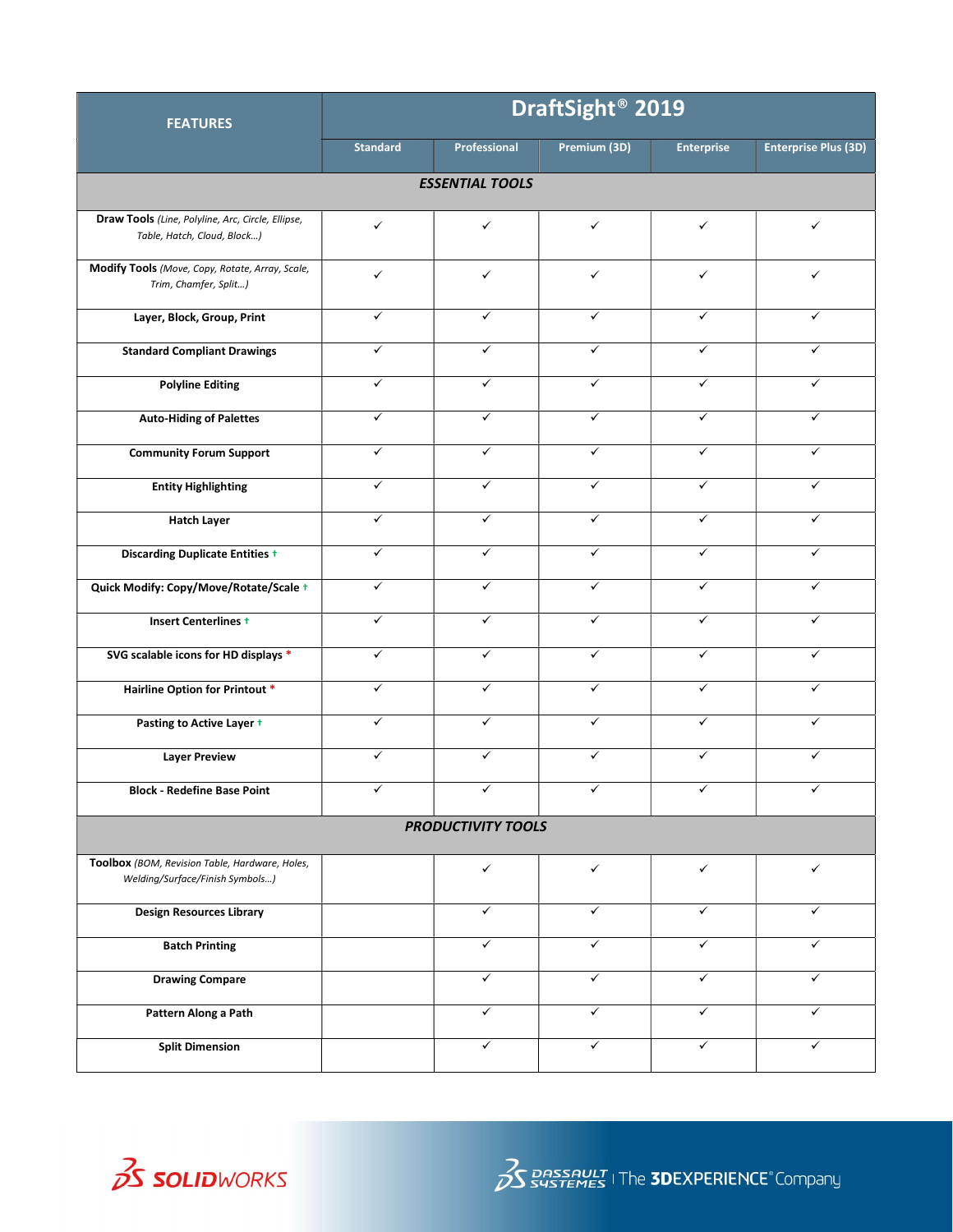|                  | ✓                             | ✓                | ✓                | ✓                |
|------------------|-------------------------------|------------------|------------------|------------------|
|                  |                               |                  |                  |                  |
|                  | $\checkmark$                  | ✓                | $\checkmark$     | $\checkmark$     |
|                  | ✓                             | ✓                | ✓                | $\checkmark$     |
|                  | $\checkmark$                  | $\checkmark$     | ✓                | $\checkmark$     |
|                  | $\checkmark$                  | ✓                | ✓                | $\checkmark$     |
|                  | ✓                             | ✓                | ✓                | ✓                |
|                  | $\checkmark$                  | $\checkmark$     | $\checkmark$     | $\checkmark$     |
|                  | $\checkmark$                  | ✓                | ✓                | $\checkmark$     |
|                  | $\checkmark$                  | ✓                | ✓                | ✓                |
|                  | $\checkmark$                  | ✓                | ✓                | $\checkmark$     |
|                  | ✓                             | ✓                | ✓                | ✓                |
|                  | $\checkmark$                  | ✓                | $\checkmark$     | $\checkmark$     |
|                  | ✓                             | ✓                | ✓                | $\checkmark$     |
|                  | $\checkmark$                  | $\checkmark$     | ✓                | $\checkmark$     |
|                  | $\checkmark$                  | ✓                | ✓                | ✓                |
|                  |                               |                  |                  |                  |
|                  | <b>PREMIUM TOOLS</b>          |                  |                  |                  |
|                  |                               | $\checkmark$     |                  | $\checkmark$     |
|                  |                               | ✓                |                  | ✓                |
|                  | <b>INTEROPERABILITY TOOLS</b> |                  |                  |                  |
| ✓                | ✓                             | ✓                | ✓                | ✓                |
|                  | ✓                             | ✓                | ✓                |                  |
|                  |                               |                  |                  |                  |
|                  | $\checkmark$                  | $\checkmark$     | $\checkmark$     | $\checkmark$     |
| $\checkmark$ *** | $\checkmark$ ***              | $\checkmark$ *** | $\checkmark$ *** | $\checkmark$ *** |
|                  | $\checkmark$                  | ✓                | ✓                | $\checkmark$     |
|                  | <b>CUSTOMIZATION TOOLS</b>    |                  |                  |                  |
|                  | $\checkmark$                  | $\checkmark$     | ✓                | $\checkmark$     |
|                  |                               |                  |                  |                  |